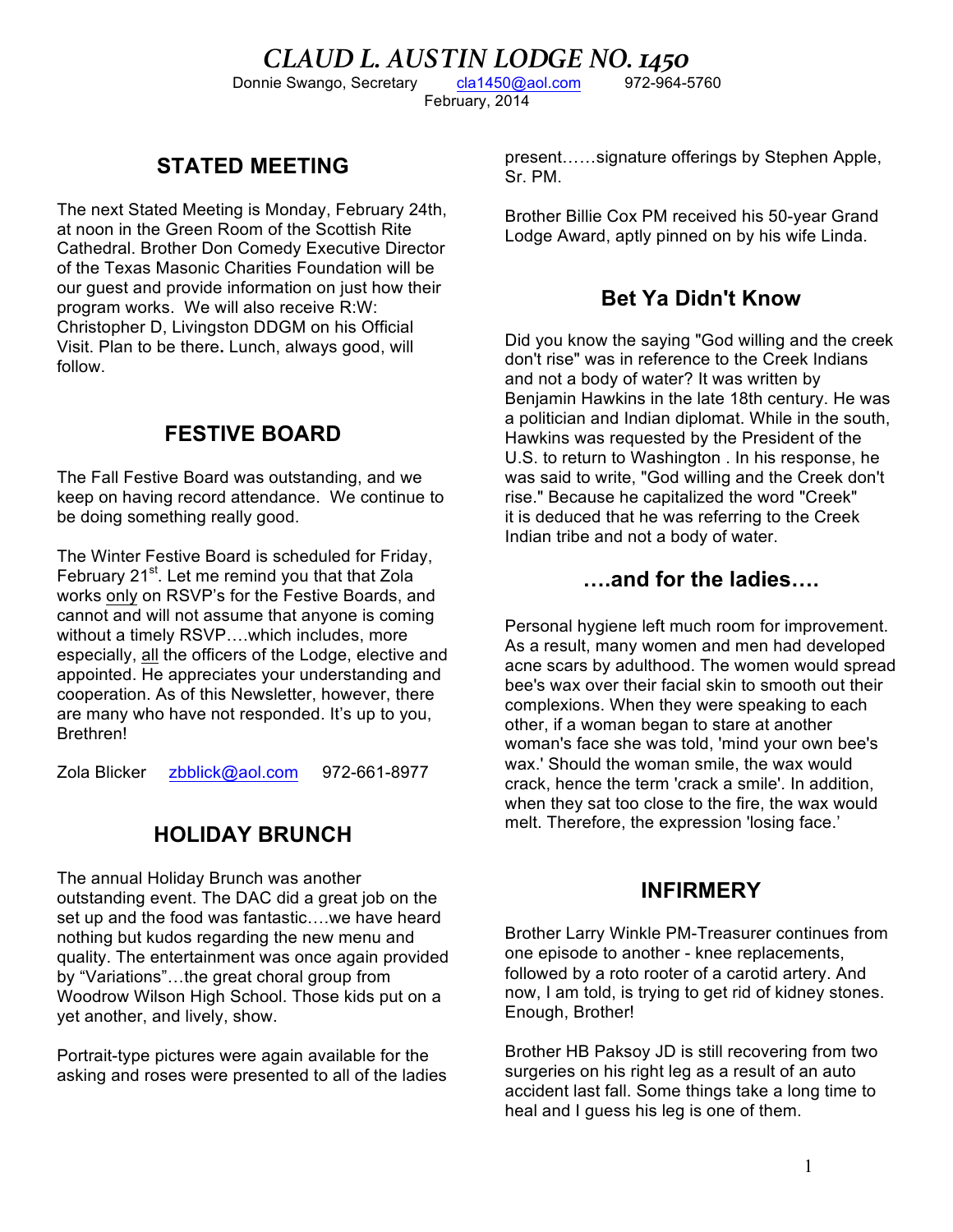# **ANNUAL COMMUNICATION GRAND LODGE OF TEXAS**

Though Mother Nature failed to cooperate in a big way – with ice covering the ground and frigid temperatures – the Grand Lodge convened as usual and, as written, "There were the usual recommendations and resolutions that were discussed and voted on." Some passed, some didn't – some things never change. Claud Austin Lodge was very well represented and we are proud of our new Grand Senior Warden R:W: Wendell Miller PM, our new Grand Junior Deacon W: Ed Kirkpatrick APM and our new Grand Senior Steward Billy Ray Dickey APM-JW. Claud L. Austin Lodge congratulates you all, Brethren.

# **ROSTER CHANGES**

The following is current information:

Newest member:

HOWARD, H. BUCHANAN "Buck" in the model watting itst for hew member 10 366094<br>SPOUSE: Katharine (H) 972-965-2102 SPOUSE: Katharine 5907 Meadowcrest (W) 972-308-8100 Dallas, TX 75230 (CELL) 972-965-2102 **CALENDAR** 972-965-2102 H 972-308-8100 W 972-965-2102 C (E-MAIL) buck@corpadvisors.net

FYI….new, updated Rosters are in the works and will be sent by email when ready. Those who do not have email capability, will receive one in the mail (with 3-hole punch should you want to get a notebook to keep it in).

# **THE ECONOMY IS SOOOO BAD…**

- \* I got a pre-declined credit card in the mail.
- \* CEO's are now playing miniature golf.
- \* Exxon-Mobil laid off 25 Congressmen.
- \* I saw a Mormon with only one wife.
- \* I bought a toaster oven and my free gift was a bank.
- \* Angelina Jolie adopted a child from America.
- \* Motel Six won't leave the light on anymore.
- \* A picture is now only worth 200 words.

# **LODGE ACTION**

At the November Stated Meeting, there was much discussion relating to the size (membership) of our Lodge. Because this Lodge was formed to be a "Table Lodge" holding Festive Boards to practice Masonic conviviality; and because of the physical structure of the "Table" – head table and two columns; and because of the number of Dining Members that attend the Festive Boards, the Festive Boards were becoming unwieldy, especially regarding decorum. For the past several years, as our membership was nearing or at 75, the Officers had "decided" to unofficially limit the size to 75.

At this meeting, we were presented with a Petition for Affiliation which would make the membership 76. To some, if we were to accept a Petition for an additional member at this time, we would open the door for more and our Festive Boards would grow out of hand plus we would find it hard to find a facility with sufficient room to handle our quarterly dinners.

After lengthy discussion, the Lodge voted to, in fact, limit the membership to 75 members – but allowing this one-time exception to breach that number. From now on, we will have a first come, first served waiting list for new members or affiliations.

#### **FEBRUARY**

| --------                                                     |                                                                  |                          |
|--------------------------------------------------------------|------------------------------------------------------------------|--------------------------|
| 21 $^{\mathtt{ST}}$                                          | <b>Festive Board</b>                                             | DAC                      |
| $24^{\text{TH}}$                                             | <b>Stated Meeting</b>                                            | Green Room               |
|                                                              |                                                                  |                          |
| <b>MAY</b>                                                   |                                                                  |                          |
| $\overline{9}^{\text{th}}$<br>$27^{\sf th}$<br>$30^{\sf th}$ | <b>PM Night</b><br><b>Stated Meeting</b><br><b>Festive Board</b> | DAC<br>Green Room<br>DAC |
| <b>JUNE</b><br>$30^{\sf th}$                                 |                                                                  |                          |
|                                                              | Installation                                                     | Green Room               |
|                                                              |                                                                  |                          |

#### **AUGUST**

| $25^{\sf th}$ | <b>Stated Meeting</b> | Green Room |
|---------------|-----------------------|------------|
| $29^{\sf th}$ | <b>Festive Board</b>  | <b>DAC</b> |

### **DID I READ THAT SIGN RIGHT?**

**In a London department store: BARGAIN BASEMENT UPSTAIRS**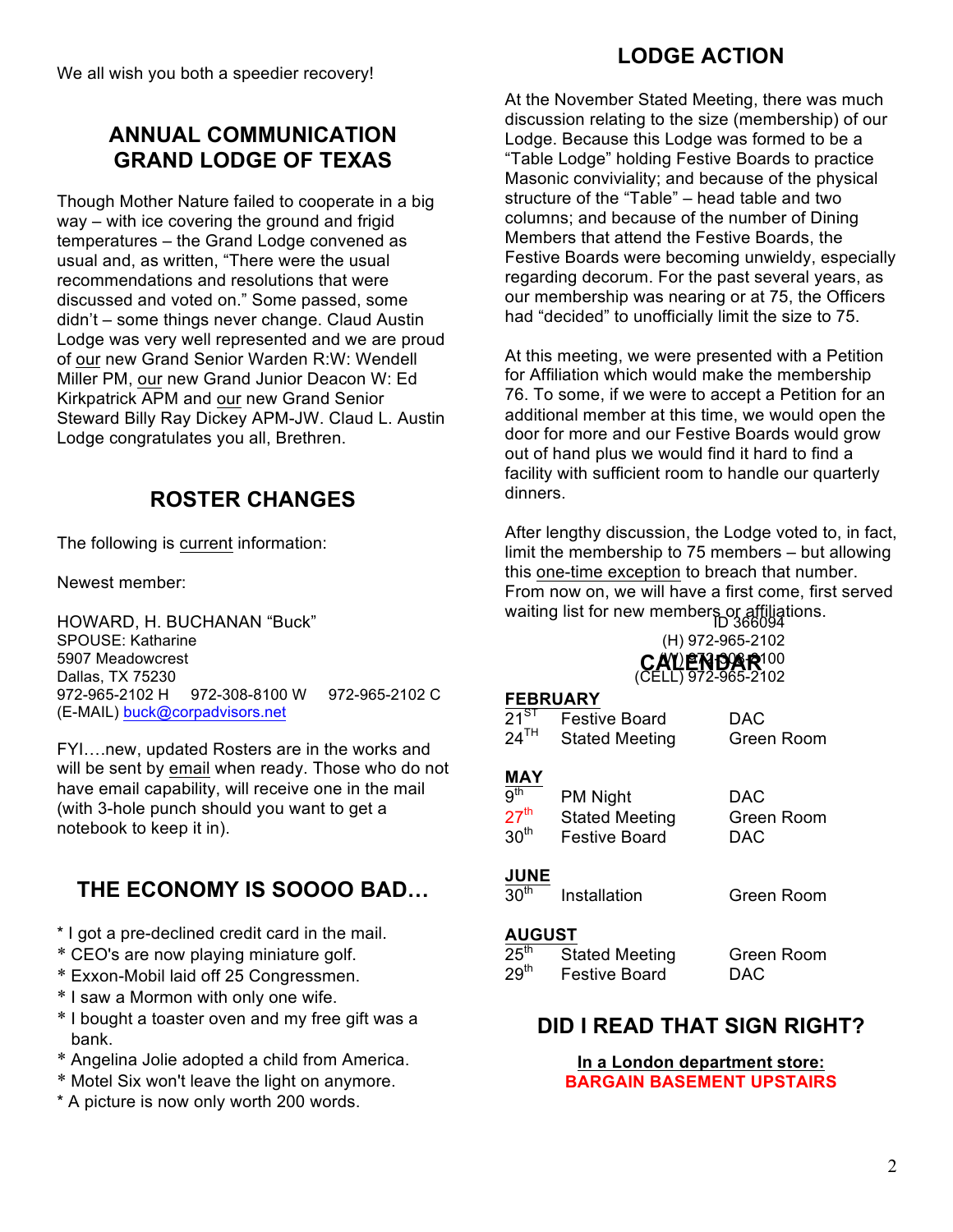## **THE RAILWAY MAN**

*This was sent to me by a close friend and Brother from Adelaide, South Australia. I thought it was interesting, as a true story, and involved an Australian Mason interred by the Japanese during WW II.* 

*A feature length movie with the same title was released last fall – staring Colin Firth and Nicole Kidman.*

Good afternoon. I was attracted to the posting on 'Pro Boards' that you were delivering a lecture on Freemasonry in Japanese POW Camps.

You may be interested in the following.

I was fortunate that when I was initiated into Freemasonry in 1976 there where a number of freemasons in Lodge St David who had served in the armed forces during the conflict with the Japanese.

They bought to the lodge many of the disciplines that were instilled into them during their time of service, many of which, as is painfully obvious in many lodges have disappeared, e.g. the delivery of ritual. The impact these people had on us as young Freemasons was enduring.

Among those members who readily come to mind are:-

- RW Bro. (Brigadier) Len Ferrar PDGM,
- W.Bro (Sergeant) Ian Kennedy PSGD
- W. Bro (Rank unknown) Chas Newman
- Bro (Captain) Don Westwood.

W. Bro Chas Newman and Bro Don Westwood where both POW's at the infamous Changi Prison. Both received 50 Year Service Jewels from Lodge St David.

In recent times I attempted to purchase the original 'Attendance Book' of the 'lodge' that met in the Changi Prison. I missed out by a day. The brother who purchased the original got it for \$90.00 and it is preserved for posterity in Canberra. The purchaser, W Bro. Neil Wynns-Morse provided me with an accurate facsimile of the document and that copy is available for viewing in the Grand Lodge Library at North Terrace. Looking through you can easily identify W. Bro Newman's signature.

Bro Don Westwood was a man who commanded great respect and I experienced many enjoyable 'cups of tea' with him and his caregiver in the latter stages of his life. One day he told me one of the most fascinating stories I have ever heard. He always described his time as a POW as 'I was a guest of the Emperor'. I have previously, verbally, shared this story with VW Bro. George Woolmer and he said at the time that the story should be recorded, so to you V.W. Bro George this e-mail is copied to you.

Captain Westwood was attached to a transport division of the Australian Army which was captured.

He was among the many unfortunate souls that spent time working on the infamous Burma Railway. The prisoners had a radio. A closely guarded secret, they kept up with what was happening via BBC Overseas service. The radio was powered by a 'wet' battery. Eventually the battery died and of course so did the radio. They devised a plan to get a new battery. That battery was the one installed in the 'rice truck'. Each day a Japanese vehicle would take a meager ration of rice to the workers in a large cauldron. It was agreed that a number of them would forgo their ration and leave enough rice to cover the battery they intended to steal. Unbeknown to the Japanese guards the battery was removed from the truck, placed in the cauldron and covered with rice to conceal its presence. There was much ado when the truck wouldn't start. It didn't take long for the Japs to work out that the truck battery was 'gone'. They forced the prisoners to push the truck the seven miles back to the camp. But, they got their battery!

As time went by they discovered that many of them were to be shipped out to another camp on an Island in the region. They dismantled the radio and some of the prisoners were given a part of the radio to conceal and get it to the next destination. They each knew who had what and the plan was to remove the component from anyone who died on the journey so that the radio would not be lost.

All of the components arrived at their next destination but alas, they could not source a battery.

Eventually a POW arrived at the camp who knew how to hand wind a generator. This was done and the first news they received was the bombing of Hiroshima and Nagasaki. Bro Westwood continued the story. He told me that the Camp Commandant